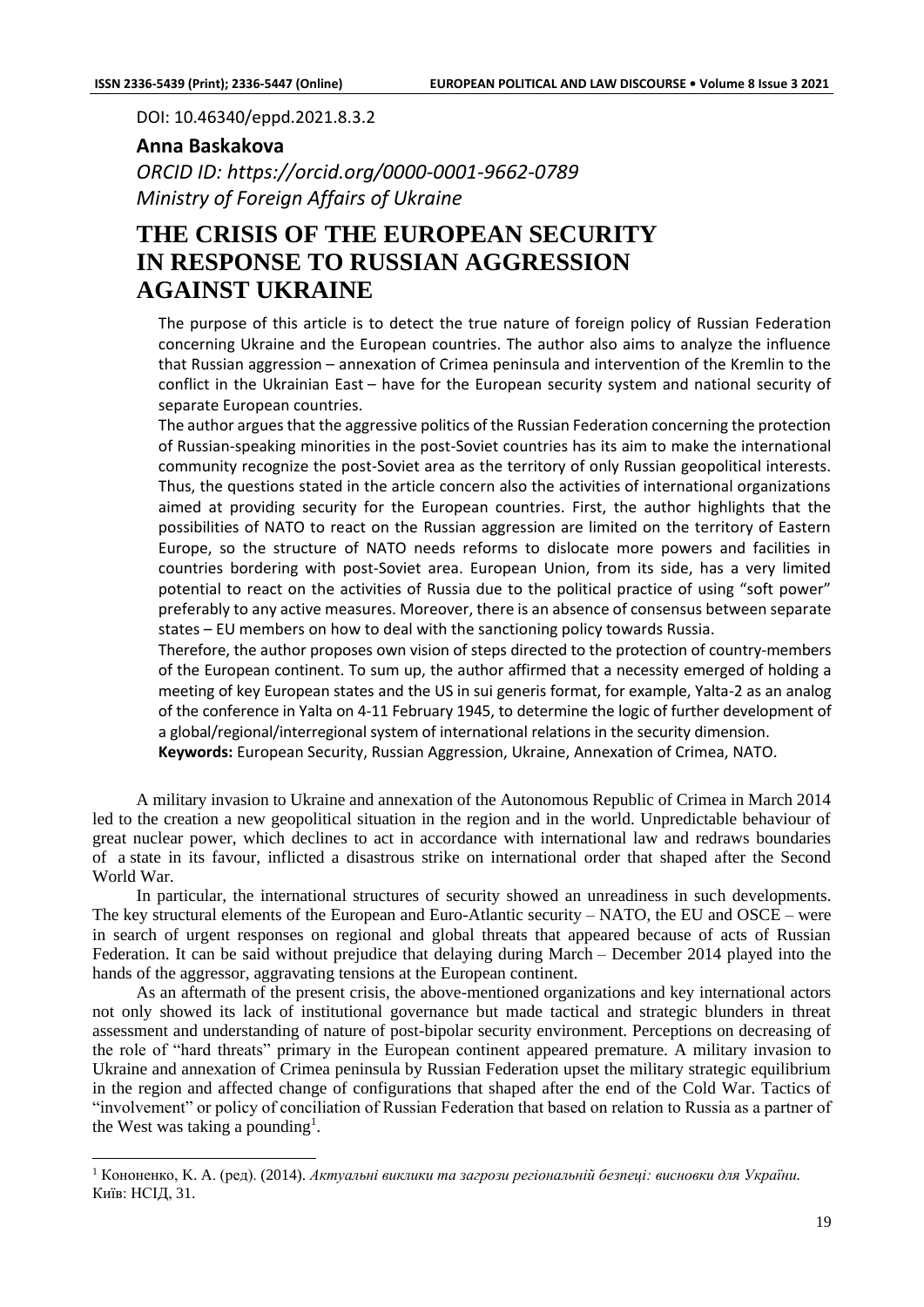Military invasion of Russia to Crimea and Moscow's support of criminal separatist and terrorist groupings in the southeast of Ukraine is violation of the most of international treaties, agreements and obligations that maintain peace and security in Ukraine and Europe: the UN Charter (1945), Resolution of UN General Assembly No 3314 on 14 December 1974, Helsinki Final Act (1975), Charter of Paris for a New Europe (1990), Budapest memorandum (1994) and Founding Act on Mutual Relations, Cooperation and Security between NATO and Russian Federation  $(1997)^1$ .

It is important to emphasize that the UN General Assembly adopted Resolution 68/262 on 68 session on 27 March 2014, in which it condemned Russian invasion and spoke in support of territorial integrity, sovereignty and independence of Ukraine<sup>2</sup>.

One of the aftermath of violation of international obligations by Russia is that other actors of the world politics can revise their obligations related to Russian Federation in a legal, political, military, economic and energy spheres. From a standpoint of effectiveness system of the European security, the increasing of the role of NATO as a most influential political and military organization has a key significance. It forecasts necessity of desistance of reduction in defence spending by the European countries and increasing of military presence of NATO (the US) in the territory of Central-Eastern European countries and Baltic states, which are the members of the Alliance<sup>3</sup>.

Russian aggression uncapped defence and security vulnerability of our state as well as the weak security of East European flank of NATO (inadequate protection of states-members of Alliance in Central-Eastern Europe and Baltic region).

NATO, the EU and OSCE warned over specially Baltic States, which have a large Russian minority, and potentially as to Ukraine Russia can "use" a right to protection of its compatriots living abroad. For illustration purposes 66 % Russian-speaking live in Tallinn, 97 % − Narva etc. (Estonia), 53 % − Daugavpils, 48 % – Rēzekne, 41 % – Riga etc. (Latvia)<sup>4</sup>.

Russian naval manoeuvres in Baltic Sea that were coincident with the peak of events in Crimea as well as looming statements of Russian high officials, which "are passed over" a condition of Russians in Estonia, contributed to the tension in the region.

Poland and Romania, which have a common border with Ukraine, are waiting for grave military and humanitarian consequences for themselves in a case of possible military invasion of Russian Federation to a territory of mainland Ukraine.

Actions of Russia against Ukraine uncapped preparedness gap of countries-members of NATO in this region. With the exception of Estonia and Poland, other states of the region sufficiently reduced defence spending: average within a region is 1,1% of GDP though a demand of NATO is 2 %. Thus, in a case of necessity to put the fifth article of Washington treaty into force (collective defence as a guarantee of national security) these countries have no adequate military possibilities and resources<sup>5</sup>.

It became clear that until March 2014 security of these states-members of Alliance was guaranteed more confidence to international agreements and structures of security than own military possibilities. Today Russia undermined this credibility that enforced NATO in response to a treacherous attack on Ukrainian territory and occupation of Crimea to suspend military and civil cooperation with Moscow.

It is known that in accordance with NATO-Russia Founding Act (Chapter IV. Political-Military Matters) the member states of Alliance reiterate in the context of NATO enlargement to the East that they have no intention, no plan and no reason to deploy nuclear weapons on the territory of new members (so called "three no's" principle)<sup>6</sup>. It should be stressed, however, that situation when Russia turned from a partner into political enemy spurs NATO into the repudiation of an Act.

<sup>1</sup> Fledelius, A. K. (2015). Alliancernes potentiale: alternative vinkler på Ukraine-krisen 2013-14. *Menneskeret & vrang den danske Helsinki-komité for menneskerettigheder.15. Årgang Nr. 1 Konferencesærnummer 23. januar 2015*, 15. <sup>2</sup> UN (2014). *Resolution adopted by the General Assembly on 27 March 2014 [without reference to a Main Committee (A/68/L.39 and Add.1)] 68/262. Territorial integrity of Ukraine.*

<sup>&</sup>lt;http://www.un.org/en/ga/search/view\_doc.asp?symbol=A/RES/68/262> (2021, May, 11).

<sup>3</sup> Кононенко, K. A. (ред). (2014). *Актуальні виклики та загрози регіональній безпеці: висновки для України.* Київ: НСІД, 32.

<sup>4</sup> Fledelius, A. K. (2015). Alliancernes potentiale: alternative vinkler på Ukraine-krisen 2013-14. *Menneskeret & vrang den danske Helsinki-komité for menneskerettigheder.15. Årgang Nr. 1 Konferencesærnummer 23. januar 2015*, 16. 5 Ibid.

*<sup>6</sup>* NATO (1997). *Founding Act on Mutual Relations, Cooperation and Security between NATO and Russian* 

*Federation* <https://www.nato.int/cps/en/natohq/official\_texts\_25468.htm> (2021, May, 11).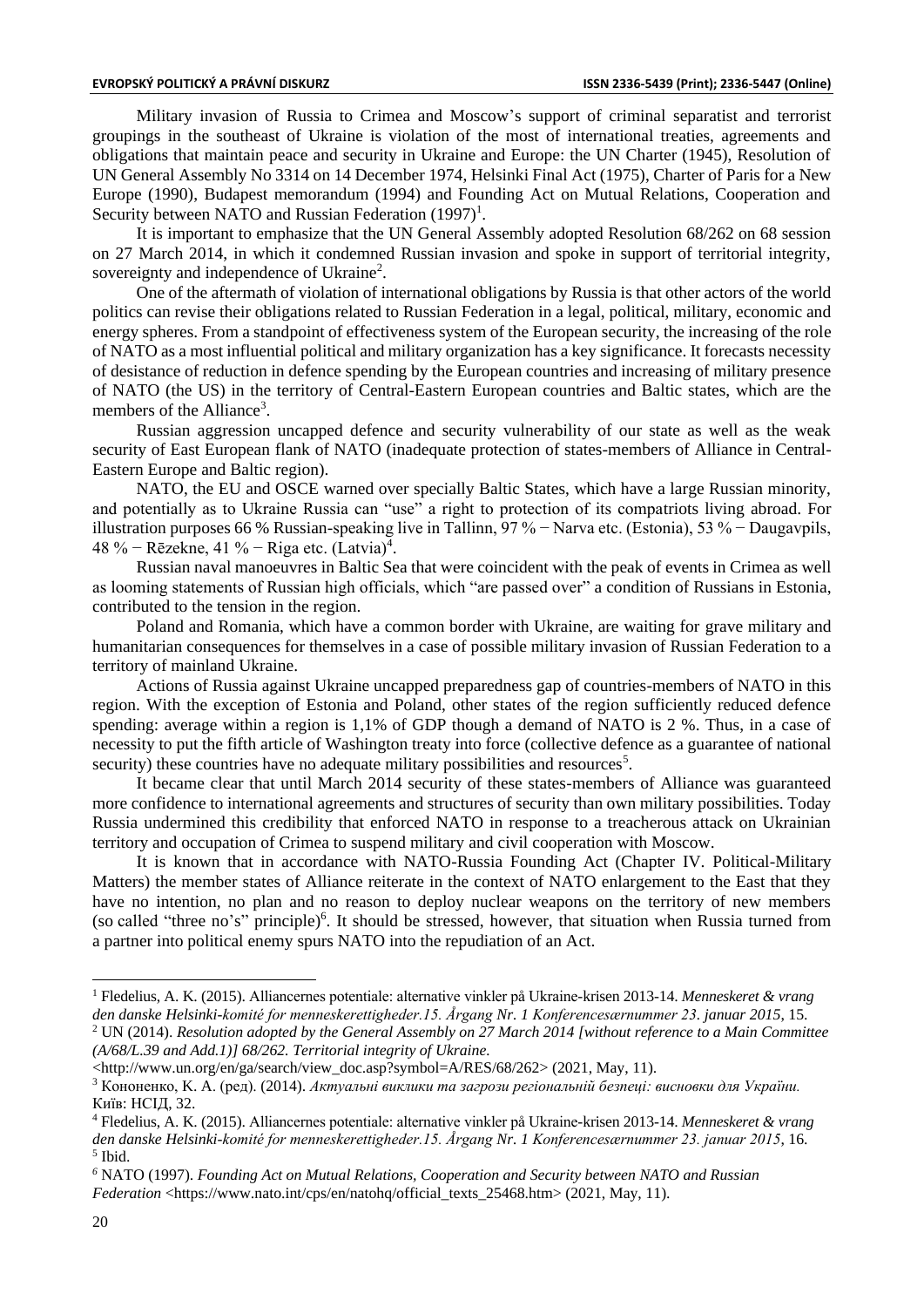Such refusal is determined by urgent necessity to create preconditions for implementing of security guarantees for Central Eastern European and Baltic countries in case of the possible aggressive behaviour of Russian Federation in relation to them. An additional point is that refusal from "three no's" principle is strategically indispensable to mend misbalance of powers in the Eastern Europe. Since 2001, NATO had an increased focus on Afghanistan, Somali, and Libya, in other words, an area beyond the limits of Trans-Atlantic and European jurisdiction. Today because of strong military threat from Russia zone of risks was dislocated into Europe<sup>1</sup>.

Russian occupation of Crimea and further behaviour of Russian Federation determined force Alliance hand to estimate its political and military potential in the region. At this moment the estimations of possibilities of NATO are negative than positive. Military potential of NATO increases totally the potential of Russian Federation. However, in comparison with military forces of some countries of Central Eastern Europe and Baltic region Russian potential is larger. Regular military forces of Russian Federation are approximately 1 million of people. By comparison, the biggest in Central Eastern Europe army of Poland is 100 000, Baltic states have a regular army from 5 to 10 thousand people. At general the overall strength of the NATO army in the region is 290 000 people that is three times as smaller than Russian army has. Russian Federation has an edge over the countries of Central Eastern Europe and Baltic region on a quantity of airforces: 1793 combat aircrafts in Russia versus 112 in Poland and 327 in member countries of NATO in the region<sup>2</sup>.

De facto, we have two-level strategic reality in Europe because of "limitations policy" of Alliance. The overall strength of the army of NATO is 3 million people and among of them 1,5 million in Europe and 300 thousands in Central Eastern Europe and Baltic region that is smaller than 10 %. 23 of the 28 NATO bases are in Western Europe and only 5 in the Central Eastern Europe and Baltic region. American military contingent is mustered only in Western Europe (Netherlands has American militarists more than countries of Central Eastern Europe and Baltic region combined). NATO has approximately 200 units of non-strategic nuclear weapon but the states of the Central Eastern Europe and Baltic region have none.

Deterrent system, which was elaborated by NATO, is not working properly in conditions like as swamping of Crimea. NATO, as well as the EU and OSCE, de facto passed the first strength phase of operation is critical: initiating military actions is very fast, the military activity is low intensity and localized. Thus, the situation of "perfect fact" is created and it is very difficult to change it inverse.

The second phase of operation is characterized by coming into force of Russian aggressive diplomacy, directed on further using of creating a situation as an instrument of pressure for the subjection of countryobject of aggression to political and economic agenda, imposed by Russia. In case of Ukraine, it means demand of federalization, Russian as a second state language, refusal from cooperation and possible integration of Ukraine to NATO etc.

Using of deterrent diplomacy, a creation of insecurity and feeling threatened (building of military forces on the border with Ukraine, statements of V. Putin on historical belonging of Crimea, south eastern part of Ukraine to Russian Federation, permit of Council of Federation if it becomes necessary to bring Russian troops into the territory of Ukraine).

The situation in Ukraine underlined that NATO has no safety methods from energy blockade, economic sanctions and information wars on what tactics of Russia is based in the region.

For the purpose of increases in the defensive power of NATO in the Central Eastern Europe, with the aim of strengthening of means of deterrence of Russia and reinforcements of military potential directed on the protection of members countries of alliance it is wise to take appropriate steps:

 $\checkmark$  Dislocation of part of ground troops of American contingent in Europe into the territory of new members countries of NATO in Central Eastern Europe first off from Germany to Poland. This step has military as well as symbolic, political function of influence on the behaviour of Russia.

 $\checkmark$  Elaboration of strategy for protection of new member-countries of NATO with the aim of stop of Russia from blocking access to countries of Central Eastern Europe and Baltic region. With this view, it is expedient to purchase related procurement for Poland and non-members of Alliance Sweden and Finland.

 $\checkmark$  Reinforcement of regional anti-ballistic missile system and air defence system.

 $\checkmark$  Transferring of some American bases into the territory of new members of NATO (for example from Germany to Romania or Poland).

<sup>1</sup> Fledelius, A. K. (2015). Alliancernes potentiale: alternative vinkler på Ukraine-krisen 2013-14. *Menneskeret & vrang den danske Helsinki-komité for menneskerettigheder.15. Årgang Nr. 1 Konferencesærnummer 23. januar 2015*, 16. <sup>2</sup> Кононенко, K. A. (ред). (2014). *Актуальні виклики та загрози регіональній безпеці: висновки для України.* Київ: НСІД, 34-35.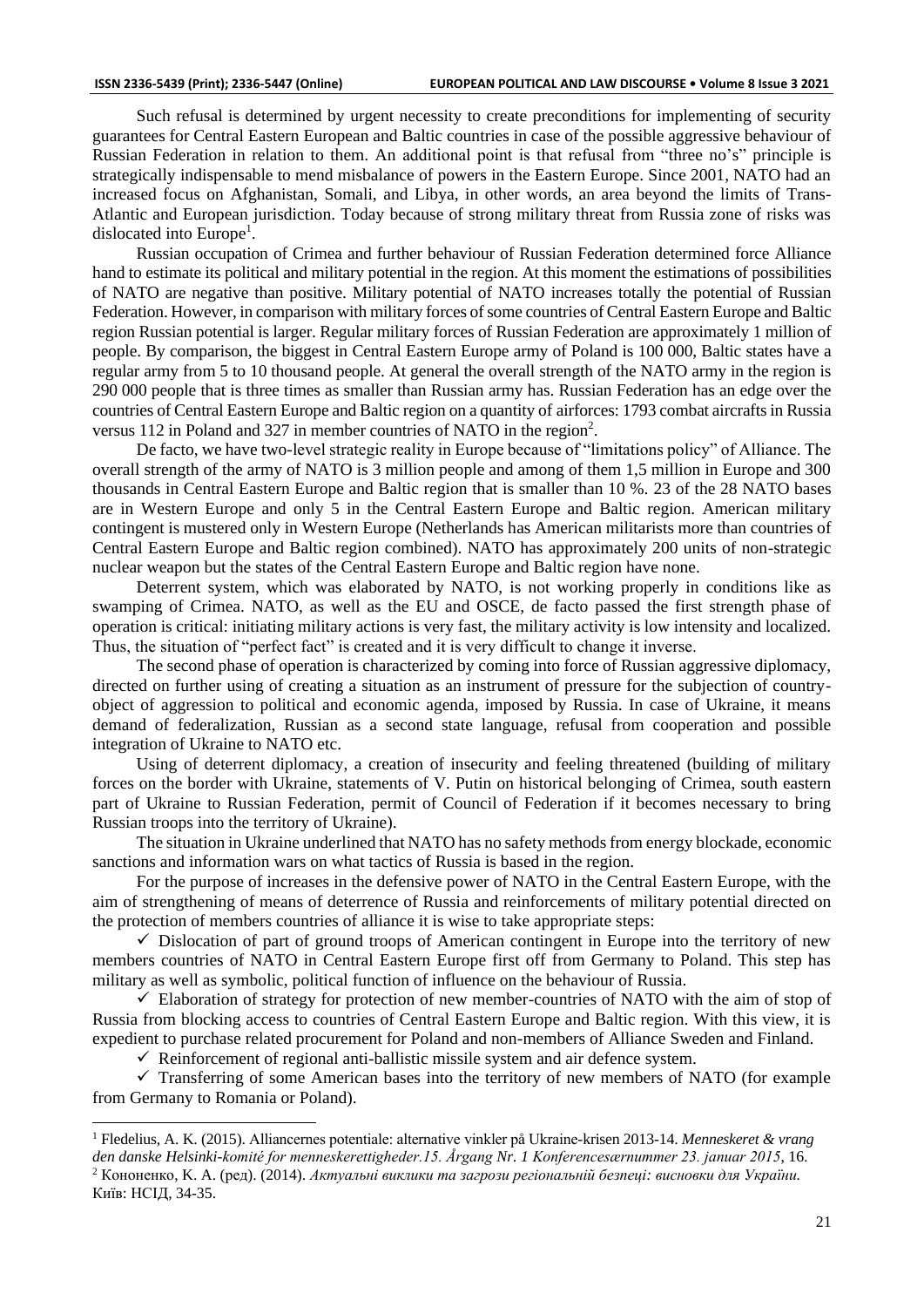$\checkmark$  Taking into account vulnerable spheres of Central Eastern European and Baltic countries during the elaboration of a new strategy (for example cybersecurity for Estonia, energy security for Lithuania, antiballistic missile system for Poland).

✓ Strengthening of ties between these countries and NATO Automated Command, Control and Information System.

 $\checkmark$  Refusal from a prohibition against the deployment of battlefield nuclear weapons in the countries of Central Eastern Europe and Baltic region.

 $\checkmark$  Transferring of part of nuclear weapons from the territory of Germany and deploying of these weapons in Poland. It could significantly strengthen the means of deterrence against possible attack, which NATO has in its arsenal<sup>1</sup>.

Thus, it is long past time to do a review of strategic grounds, on which the system of the European security was based until this time. It is very important because during the long period (post-Yeltsin epoch) Russian Federation is trying to modify security arrangements that were established during the Cold War. Stated differently, Moscow is seeking possibilities to force its own rules of the game, the key aim of which is to create a zone of instability in the post-Soviet area. Forming such arc of instability in a prospect will create threats to European security primary to the Eastern borders of the EU.

The Russian-Georgian war in 2008, Russian occupation of Ukrainian Crimea and intervention of the Kremlin to the internal conflict in the East of Ukraine are means by which the Russian Federation is trying to have the European and Transatlantic community recognise the post-Soviet area as a sphere of its own geopolitical interests or zone of geopolitical influence. So only Moscow has a right to intervene in the internal affairs of post-Soviet countries, resolving its problems of domestic and foreign policy. Other actors of the European security system do not have such right and should recognise Russia as a key architect of the European security system or one of the "arbiters" of the regional/interregional order<sup>2</sup>.

Moreover, the Kremlin is trying to strengthen the status of Russian Federation as a great power that has an influence on international order and has a right to modify international legal norms in accordance with its own national/geopolitical interests. So it may safely be said that the process of further implementation of Russian revisionist politics will become a serious challenge for the European countries and the EU at general, a great threat to the European security system. It is unfortunate that the European community does not comprehend all scale of an idea of the "Great Russia".

According to the Russian geopolitical strategy, Ukraine and other states of "Eastern Partnership" should accept the status of a buffer zone. So further enlargement of the EU or NATO to the East is out of the question. The Kremlin is continuing to support a neutral status of Ukraine because such status will allow implementing control on all spheres of political and economic life of Ukrainian state. Herewith the influence of the EU and NATO would be reduced and kept to a minimum.

Therefore, taking into consideration the above, we can confirm that the key elements of the European security – NATO (as a collective military defence organization / interregional platform), EU (as an economic regional institution and geopolitical influential power within European continent and the world at general), OSCE (as an regional / interregional forum on different issues of human security) – in the attack condition and Russian occupation of the Crimea – demonstrate their ineffectiveness. First of all, it is subject to the security structures of the EU.

The European Union is concentrated on means of "soft power". Brussels has no other means to react against Russian policy based on "hard power". The EU continues to show its ineffectiveness in counteracting aggressive Russian diplomacy directed on confirmation of the fact of occupation of Crimea and further attacks on the sovereignty of Ukraine.

The defence component of a foreign policy of the EU and available potential does not provide possibilities of concrete actions in such situations. However, the EU can demonstrate effectiveness in a struggle against non-traditional regional threats on which tactics of Russia is based in the region. The point at issue is about spheres of energy and economic security. Today the EU realizes it as applying sanctions against Russia<sup>3</sup>.

<sup>1</sup> Fledelius, A. K. (2015). Alliancernes potentiale: alternative vinkler på Ukraine-krisen 2013-14. *Menneskeret & vrang den danske Helsinki-komité for menneskerettigheder.15. Årgang Nr. 1 Konferencesærnummer 23. januar 2015*, 16. <sup>2</sup> Laurinavičius, M. Kasčiūnas, L., Keršanskas, V., Kojala, L. (2014). EU and Russia Relations after Crimea: Red Lines

for "Business as Usual". *Eastern Europe Studies Centre* <http://www.eesc.lt/uploads/news/id750/EU%20and% 20Russia%20after%20Crimea.pdf> (2021, May, 11).

<sup>3</sup> Кононенко, K. A. (ред). (2014). *Актуальні виклики та загрози регіональній безпеці: висновки для України.* Київ: НСІД, 37-38.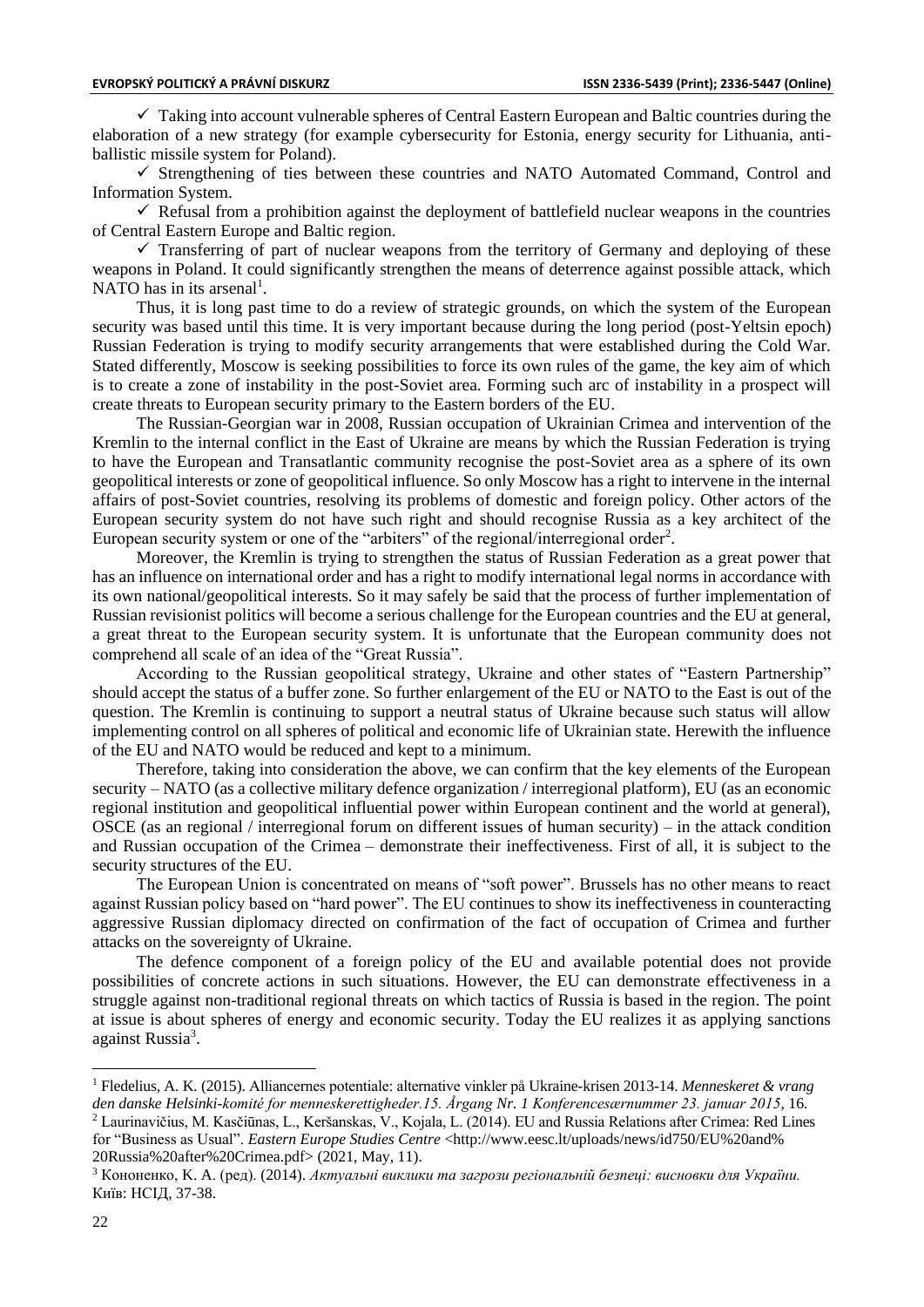It should be noted that EU leaders at an extraordinary meeting on March 3, 2014, officially proclaimed the policy of sanctions because of "the clear violation of Ukraine's sovereignty and territorial integrity by acts of aggression by the Russian armed forces as well as the authorisation given by the Federation Council of Russia on 1 March for the use of the Russian armed forces on the territory of Ukraine"<sup>1</sup>. The US supported the actions of the EU and on March 6, 2014, the U.S. president signed an executive order that authorized sanctions "to impose a cost on Russia"<sup>2</sup>.

The EU leaders agreed to start to preparing three levels of sanctions (financial, energy and defence sectors). The intention was to use the threat of economic sanctions as an instrument to prevent Russia from destabilizing Ukraine's east<sup>3</sup>.

It is worth noting that the country-members of the EU could not come to a consensus about sanctions against Russia. For example, the Baltic States and Poland support these measures because the policy of sanctions will create conditions in which the Kremlin will meet with difficulties in the way of its further attempts to destabilize the region of Eastern Europe now or in the nearest future. The leaders of abovementioned countries are the vocal supporters of further economic sanctions, political isolation of Russia and reducing dependence on Russian gas.

Versus these countries, Italy, Spain, Greece and Cyprus are against any sanctions. It is explained that situation in these states directly depends on economic development in Russia. After the world financial crisis 2008, these countries renewing its economics became more sensitive to the economic situation in Russian Federation, especially in energy and banking sectors.

And of course, such countries as Germany and France prefer to be mediators in the conflict between Ukraine and Russia supporting de facto sanctions policy but herewith keep in mind its own interests in such spheres of security as energy and military defence.

An absence of consensus on sanctions policy is not the alone problem for the EU. Brussels has no means of counteracting information threats from Russia and does not include this issue in its agenda. Uncritical perception of Russian propaganda bends events in Ukraine that thwarts the diplomatic efforts settlement and de-escalation of the crisis.

In summary, it is appropriate to underline that the current crisis became an expected result of the gradual expansion of destructive processes within the existing system on international security constructed on the base of Yalta-Helsinki agreements. The right of veto of Russian Federation as a country-aggressor in the UN Security Council negates the adoption of a constructive decision on resolving of Russian-Ukrainian conflict. OSCE has no sufficient leverage over Russia, which not for the first time violates the main principles of its activity and defies adopted decisions.

Aggressive actions of Russian Federation against Ukraine not only undermine regional stability in countries in the Baltic-Black Sea-Caspian region but also can have dramatic consequences on the world scale. Inasmuch as in the view of current Russian political leaders, Ukraine is not an alone country, which statehood is placed in doubt.

In this context, it is necessary to reform international institutes, which are called to foster the global and regional security. The withdrawal or at least restriction of the right of veto of five nuclear states in the UN Security Council would be the first step in this direction. It could do right to inhibit the use of priority of veto in case of discussion of especially hard international offences such as genocide, crimes against humanity, punishment for the unleashing of war etc.

In order to increase the effectiveness of the activity of OSCE, it is appropriate to stray from consensus principle during approval of binding decisions directed on a support of regional stability in a case of its violation. It is necessary to create most viable mechanisms of verification in a sphere of arms control that allows influencing hard on transgressing state including using of legal sanctions<sup>4</sup>.

<sup>1</sup> Council of the European Union (2014). *Council conclusions on Ukraine, Foreign Affairs Council meeting (March 3, 2014).* <https://www.consilium.europa.eu/uedocs/cms\_data/docs/pressdata/EN/foraff/141291.pdf> (2021, May, 11).

<sup>2</sup> Obama, B. (2014). Statement by the President on Ukraine. *White House* <https://www.whitehouse.gov/the-pressoffice/ 2014/03/06/statement-president-ukraine> (2021, May, 11).

<sup>3</sup> Spiegel, P., Dyer G. (2014). EU and US present united front with tough sanctions on Russia. *Financial Times* <https://www.ft.com/content/1905aac0-1738-11e4-87c0-00144feabdc0> (2021, May, 11).

<sup>4</sup> Валеєва, Ю. (2014). Виклики європейській архітектурі безпеки: український контекст. *Зовнішні справи, 9*, 8-15. <http://uaforeignaffairs.com/en/expert-opinion/view/article/vikliki-jevropeiskii-arkhitekturi-bezpeki-ukrajinski/> (2021, May, 11).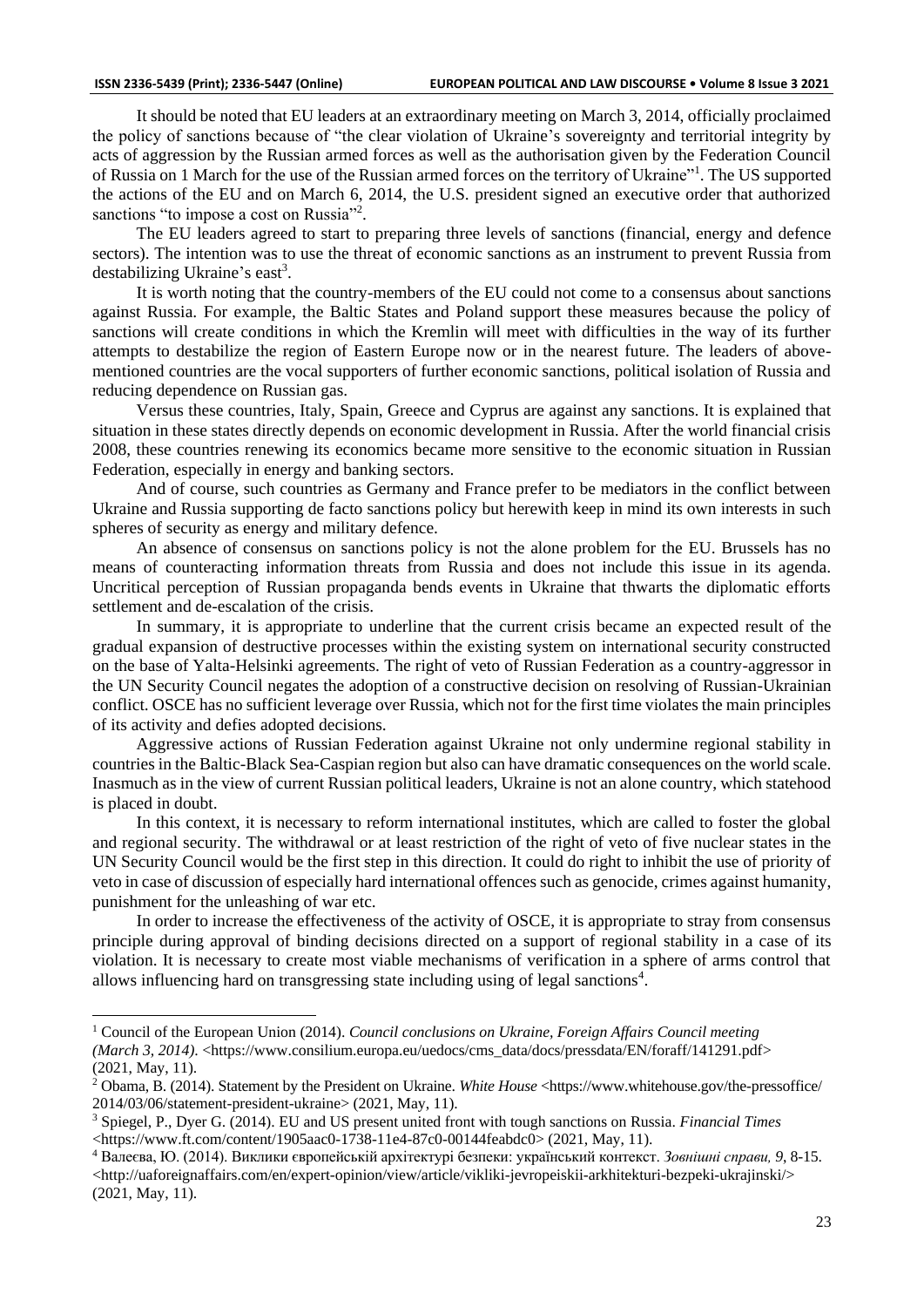Under the conditions of factual disablement of Yalta-Helsinki system, it is important today to elaborate some transitional agreements on sui generis code of conduct of states in new realities in Europe. Primarily it is subject to countries that came to so called grey zone between NATO and Russia – Ukraine, Moldova, Georgia and Azerbaidzhan. A principal speciality of "grey zone" is factual misregulating of rules of competition in it and for it. Namely concerning "grey zone" it is appropriate to speak about "security vacuum" in Europe. The world community should elaborate principles and measures on settlement of territorial problems of countries of "grey zone". The point at issue is primarily about frozen conflicts on Southern Caucasus, Moldova (Transnistria), Ukraine (Crimea and Donbas) and mechanisms, which give an ability to resolve them more effectively in interests of the European security. These agreements could be captured in a legal document signed by OSCE, the EU, NATO and CSTO (Collective Security Treaty Organization), its member-countries and also some other interested states. Above-mentioned agreements should obligatorily foresee effective mechanisms of guaranteeing of security of countries of "grey zone" and responsibility for violation of these guarantees<sup>1</sup>.

There emerged a necessity of holding a meeting of key states in sui generis format, for example, Yalta-2 as an analogue of the conference in Yalta on 4-11 February 1945 to determine the logic of further development of a global system of international relations in the security dimension.

Taking into account sufficient changes in the international environment of security and the internal political situation in Ukraine the main task of our new political authorities is upgrading of strategic documents in particular Strategy of national security, Military doctrine, the Law on the main grounds of a domestic and foreign policy of Ukraine etc.

Another important issue is a formation of a principally new system of national security of Ukraine. It should be fitted with scales of existing threats, be effectively integrated into the system of global and regional security as its inalienable part.

Keeping in mind a declarative character of Budapest memorandum (1994) it is appropriate to initiate and advance an idea of changing it by a new document that would provide an explicit mechanism of automatic using of measures for the protection of security of Ukraine and responsibility of states for violation of its commitments. Such document should have frame character and bilateral agreements with states-guarantors (the US, UK, France and China), which agree on such signing, should content concrete commitments of its participants concerning supporting the security of our state<sup>2</sup>.

Today it is very important to draw lessons from Russian-Ukrainian conflict that gives a possibility to revise tasks of reshaping of global security system and determine parameters of new architecture of European security.

## **References:**

- 1. Fledelius, A. K. (2015). Alliancernes potentiale: alternative vinkler på Ukraine-krisen 2013-14. *Menneskeret & vrang den danske Helsinki-komité for menneskerettigheder.15. Årgang Nr. 1 Konferencesærnummer 23. januar 2015,* 15-19. [Danish].
- 2. Kononenko, K. A. (ed). (2014). *Aktualni vyklyky ta zahrozy rehionalniy bezpetsi: vysnovky dlya Ukrayiny* [Current challenges and threats to regional security: conclusions for Ukraine]. Kyiv: NSID. [in Ukrainian].
- 3. UN (2014). *Resolution adopted by the General Assembly on 27 March 2014 [without reference to a Main Committee (A/68/L.39 and Add.1)] 68/262. Territorial integrity of Ukraine.* <http://www.un.org/en/ga/search/view\_doc.asp?symbol=A/RES/68/262> (2021, May, 11). [in English].
- 4. NATO (1997). *Founding Act on Mutual Relations, Cooperation and Security between NATO and Russian Federation* <https://www.nato.int/cps/en/natohq/official\_texts\_25468.htm> (2021, May, 11). [in English].
- 5. Laurinavičius, M. Kasčiūnas, L., Keršanskas, V., Kojala, L. (2014). EU and Russia Relations after Crimea: Red Lines for "Business as Usual". *Eastern Europe Studies Centre* [<http://www.eesc.lt/uploads/news/id750/EU%20and%20Russia%20after%20Crimea.pdf>](http://www.eesc.lt/uploads/news/id750/EU%20and%20Russia%20after%20Crimea.pdf) (2021, May, 11). [in English].
- 6. Council of the European Union (2014). *Council conclusions on Ukraine, Foreign Affairs Council meeting (March 3, 2014).* [<https://www.consilium.europa.eu/uedocs/cms\\_data/docs/pressdata/EN/foraff/141291.pdf>](https://www.consilium.europa.eu/uedocs/cms_data/docs/pressdata/EN/foraff/141291.pdf) (2021, May, 11). [in English].

<sup>1</sup> Fledelius, A. K. (2015). Alliancernes potentiale: alternative vinkler på Ukraine-krisen 2013-14. *Menneskeret & vrang den danske Helsinki-komité for menneskerettigheder.15. Årgang Nr. 1 Konferencesærnummer 23. januar 2015*, 16. <sup>2</sup> Валеєва, Ю. (2014). Виклики європейській архітектурі безпеки: український контекст. *Зовнішні справи, 9*, 8-15. <http://uaforeignaffairs.com/en/expert-opinion/view/article/vikliki-jevropeiskii-arkhitekturi-bezpeki-ukrajinski/> (2021, May, 11).